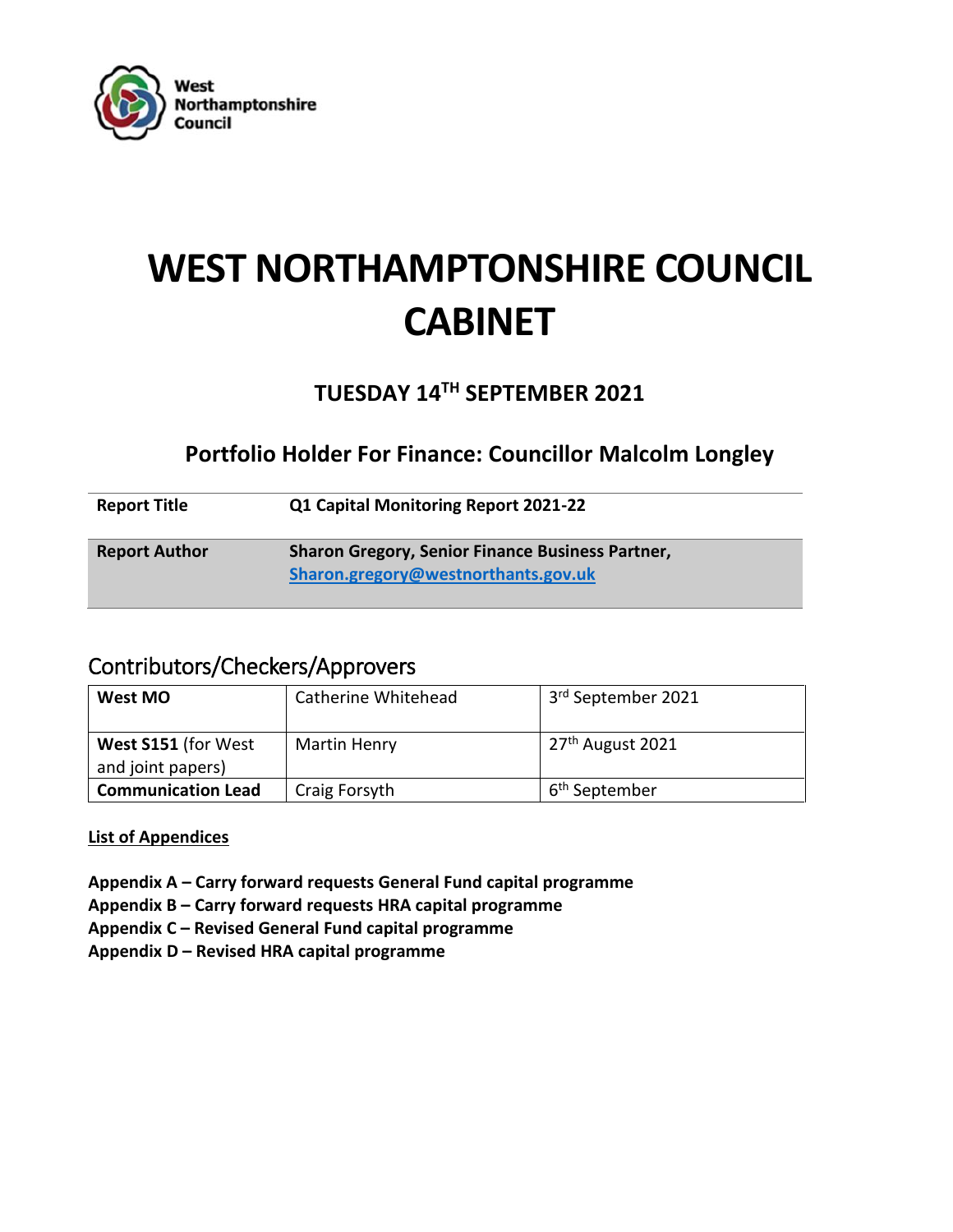#### **1. Purpose of Report**

- 1.1. This report sets out the provisional capital outturn position for 2020-21 for all legacy West Northamptonshire Council (WNC) authorities, and the subsequent carry forward requests from each authority due to the rephasing of scheme expenditure profiles.
- 1.2. The report also sets out the latest revised capital programme for 2021-25 for WNC for both the General Fund (GF) and the Housing Revenue Account (HRA) incorporating the latest capital scheme information, including new schemes which have been approved since 1 April 2021, or are in the process of being approved.

#### **2. Recommendations**

- 2.1 It is recommended that the Cabinet:
	- a) Note the provisional capital outturn position from all legacy WNC authorities for the financial year 2020-21
	- b) Note the proposed capital carry forwards for the GF and HRA capital programmes as detailed in appendices A and B
	- c) Note the latest capital budget and Medium Term Financial Plan for the GF and HRA
	- d) Note the new schemes that have been approved since  $1<sup>st</sup>$  April 2021 or are in the process of being approved.
- 2.2 Reason for recommendations
	- This in accordance with the policy of the Council and constitution

# **3. Report Background**

- 3.1 This report sets out the provisional 2020-21 outturn for each of the legacy authorities' capital programmes. The position is provisional asthe annual statutory audit of accounts for each legacy organisation is still ongoing. As part of the outturn process, the Council has identified which capital schemes are still active and, as a result, will carry forward into the new authority for completion.
- 3.2 The WNC capital budget was approved at Shadow Executive on 23 February 2021. As part of the budget setting process, the Shadow Authority gave the Executive Director – Finance (S151 Officer), in consultation with the portfolio holder for Finance, the delegated authority to amend the capital programme, so that it accurately reflects the changes arising from each legacy authorities capital programme prior to the start of the new financial year.

#### **4. Governance and process**

4.1 A robust approval and monitoring process for the capital programme have now been set up for the Council, which is in line with the constitution and the approved capital strategy. This governance will ensure the Council has financial rigour and strict management controls in place to manage the programme effectively.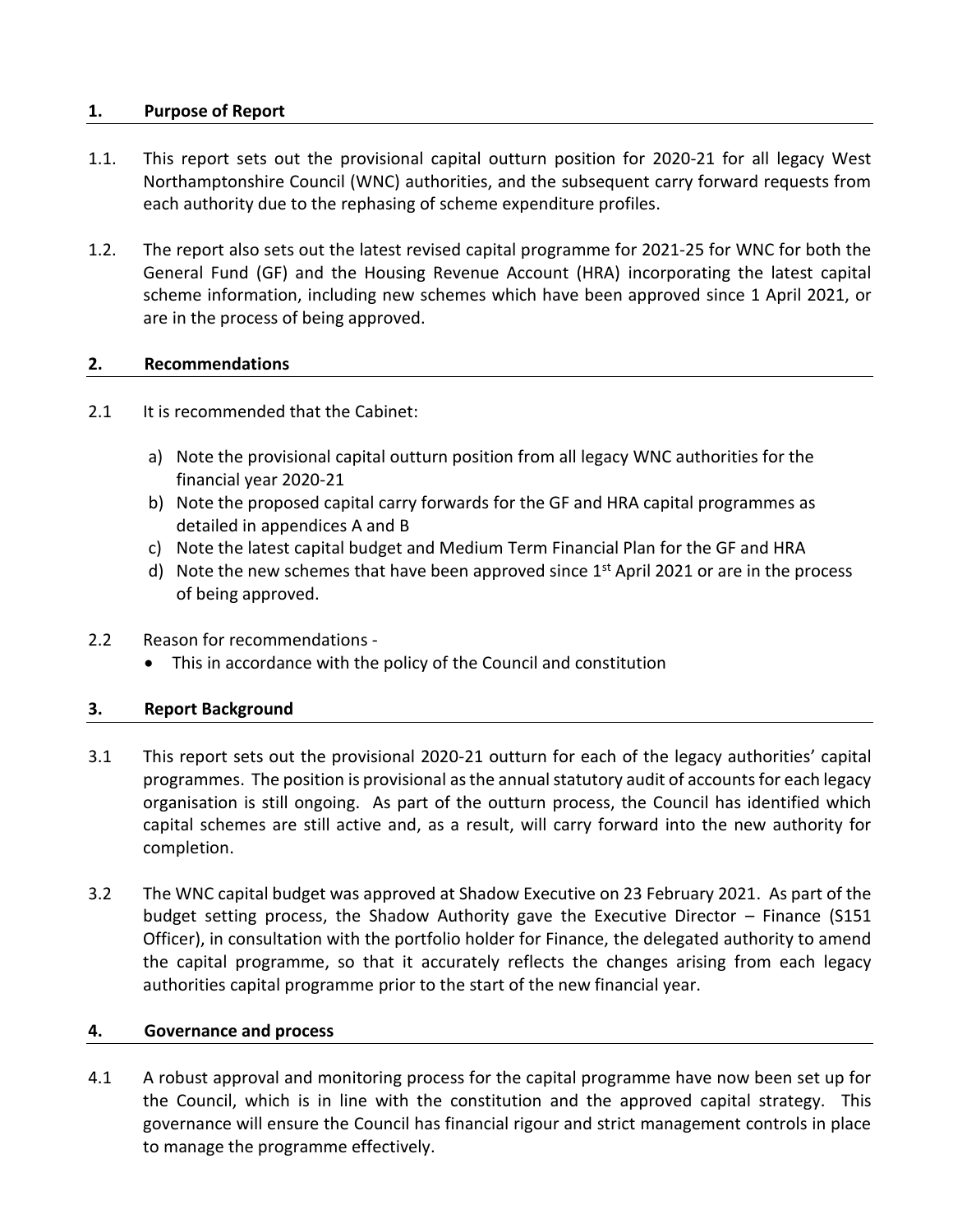4.2 The approved Capital Programme is managed through defined groups / Boards as detailed below.

# Executive Leadership Team (ELT)

 ELT will have first sight of all budget proposals / capital bids and will undertake an initial scrutiny and challenge process before any schemes are submitted to the Capital and Assets Board for approval (see below). There is an expectation that before any proposal is considered by ELT that is has already received the relevant portfolio holder's support.

# Capital and Assets Board (CAB)

 This is an officer and councillor group, chaired by the S151 Officer. The purpose of this Board is to review and challenge capital schemes prior to their submission to Cabinet / Full Council for final approval, in line with the limits outlined in the Capital Strategy. The group will also monitor and challenge active projects, holding project managers to account for specific project performance.

# Individual Project Board Groups

- Specific Project Board Groups must be set up for high risk / high value projects which should meet regularly. CAB will identify the need for a specific Project Board as part of its approval process for each scheme. These groups will be concerned with the management of a specific project, including contract details, contractor performance, value for money and publication / communication of progress.
- 4.3 All elements of proposed, and active schemes will be robustly challenged and monitored throughout the project lifetime, and in some cases will be subject to a 'lessons learned' review on completion.
- 4.4 All schemes will be in line with Council objectives, and must have clear, measurable deliverables / outcomes. Applications must show how projects will deliver value for money, assess and mitigate risk and manage resource capacity issues.
- 4.5 The governance process for scheme approval and review is set within diagram 1.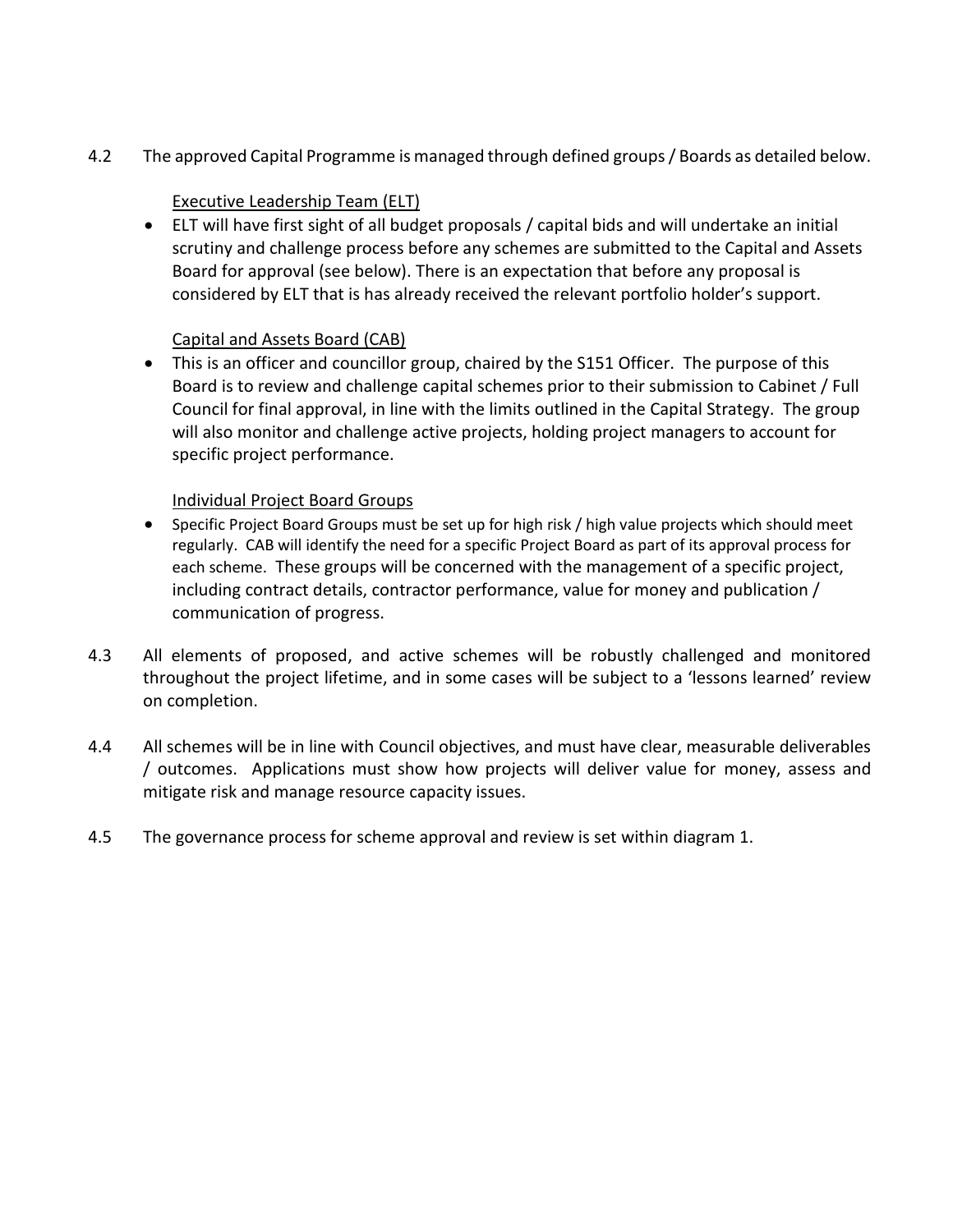#### **Diagram 1 – West Northamptonshire capital governance process**

# **Executive Leadership Team (ELT)**

- Will have first sight of all budget proposals and new capital bids
- Will undertake initial scrutiny and challenge before schemes are submitted to CAB
- The relevant portfolio holder must be aware and in support of the proposal before it is considered by ELT

# **Capital and Assets Board (CAB)**

- Officer and councillor group
- Assess and challenge capital bids and recommend to Cabinet / Full Council for approval
- Monitor performance of approved projects.
- Approve fully funded schemes or determine if further approval is required

# **Cabinet**

- Reviews and challenges budget proposals, new capital requests and the Capital Monitoring Report
- Approves and recommends to Full Council new schemes and variations over £100k
- Gives final approval for schemes valued at under £100k

# **Full Council**

- Approves final capital budget
- Approves new in-year schemes in excess of £100k
- 4.6 It should be noted that when the final budget for 2021-22 was set by full council delegated authority was granted to the Executive Director – Finance in consultation with the finance portfolio holder to amend the capital programme as required throughout the year. However, as is the case in this report, any amendments to the Capital Programme will be reported through to Cabinet for information and major new schemes will continue to be reported to Cabinet for approval before amendment of the Capital Programme.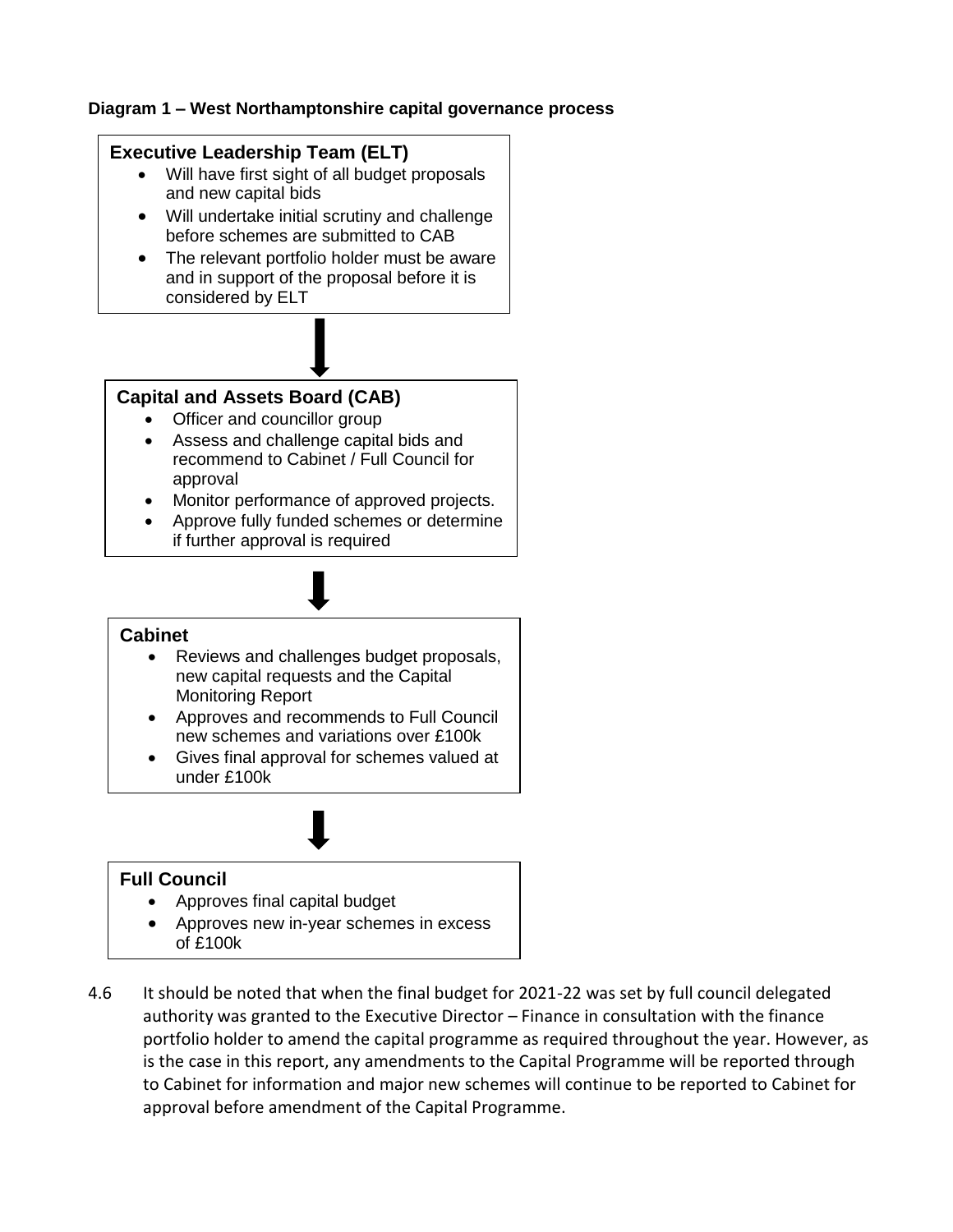# **5. Provisional Capital Outturn from Legacy Authorities 2020-21**

- 5.1 Table 1 sets out the provisional capital programme outturn for 2020-21 (subject to audit) for the legacy West Northamptonshire authorities, and Table 2 sets out the sources of funding.
- 5.2 To demonstrate a robust audit trail, Table 1 shows the movements between the previously reported capital expenditure by the legacy West Northamptonshire authorities and the provisional outturn position.
- 5.3 Legacy authorities last reported their 2020-21 capital expenditure at the following meetings:
	- Daventry District Council Portfolio Holders meeting in January 2021
	- Northampton Borough Council Cabinet meeting in March 2021
	- South Northamptonshire Council Cabinet BPM meeting in March 2021
	- Northamptonshire County Council Cabinet meeting in February 2021

| <b>Authority</b>    | <b>Previously</b><br>reported<br>capital<br>expenditure<br>(to legacy<br>authority's<br>Executive) | <b>New</b><br><b>Schemes</b> | <b>Approved</b><br><b>Budget</b><br>increase | Over-<br>spend | Under-<br>spend | <b>Rephasing</b> | Latest<br>capital<br>expenditure<br>(Outturn) |
|---------------------|----------------------------------------------------------------------------------------------------|------------------------------|----------------------------------------------|----------------|-----------------|------------------|-----------------------------------------------|
| £k                  | £k                                                                                                 | £k                           | £k                                           | £k             | £k              | £k               | £k                                            |
| <b>General Fund</b> |                                                                                                    |                              |                                              |                |                 |                  |                                               |
| <b>DDC</b>          |                                                                                                    |                              |                                              |                |                 |                  |                                               |
|                     | 17,323                                                                                             | 0                            | 0                                            | $\Omega$       | 0               | $-3,898$         | 13,425                                        |
| <b>NBC</b>          | 19,283                                                                                             | 1,025                        | 1,174                                        | 1,295          | 0               | $-8,795$         | 13,982                                        |
| <b>SNC</b>          | 3,396                                                                                              | $\overline{0}$               | 0                                            | 128            | 0               | $-743$           | 2,781                                         |
| NCC*                | 75,391                                                                                             | 0                            | 0                                            | 0              | 0               | $-11,103$        | 64,288                                        |
| <b>HRA</b>          |                                                                                                    |                              |                                              |                |                 |                  |                                               |

#### **Table 1 – Provisional outturn position 2020-21**

*\*The figures shown above for NCC relate to the whole County and have not been disaggregated at this stage.*

5.4 Key movements between previously reported capital expenditure and the provisional outturn position for each legacy authority are shown in Table 2

#### **Table 2 – Key movements between previously reported position and provisional outturn.**

| Legacy<br>authority | <b>Scheme Name</b>                      | Type of<br>change | £k | <b>Reason for change</b> |
|---------------------|-----------------------------------------|-------------------|----|--------------------------|
| <b>DDC</b>          | Homelessness Temporary<br>Accommodation | Rephasing         |    | $-993$ Timing re unitary |
|                     | <b>Town Centre Vision</b>               | Rephasing         |    | -971 Covid               |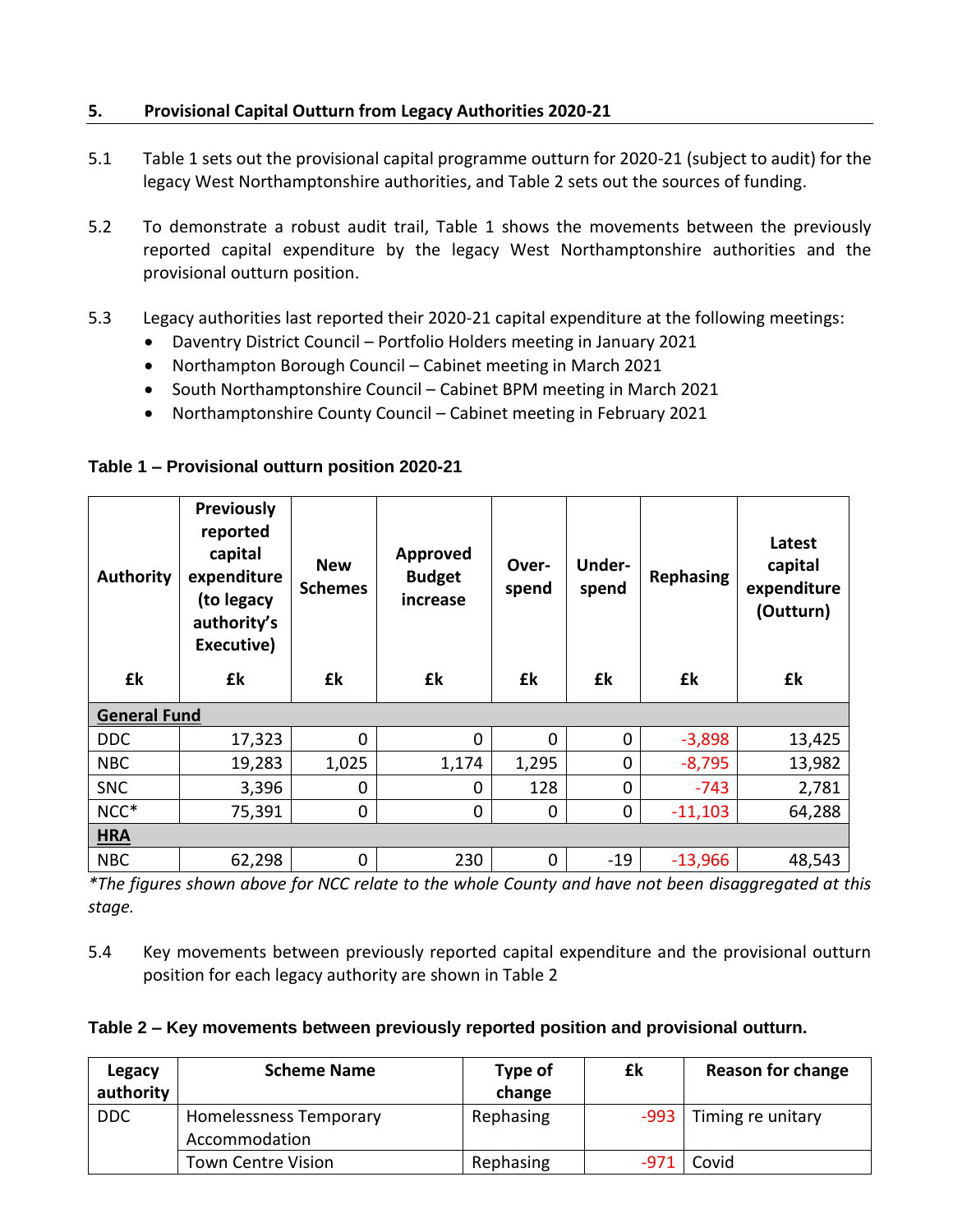| <b>NBC</b> | Northampton Leisure Trust             | Rephasing     | $-1,687$ | Planned rephasing      |
|------------|---------------------------------------|---------------|----------|------------------------|
|            | Asbestos removal 41-45 Abington<br>St | Rephasing     | $-974$   | Planned rephasing      |
|            | <b>Vulcan Works</b>                   | <b>Budget</b> | $-968$   | Budget increased to    |
|            |                                       | increase and  |          | reflect original       |
|            |                                       | rephasing     |          | Cabinet approval.      |
|            |                                       |               |          | Planned rephasing      |
|            | North West Relief Road                | New scheme    | 1,025    | Final tranche of       |
|            |                                       |               |          | Cabinet approved       |
|            |                                       |               |          | expenditure            |
| <b>NCC</b> | Kier main capital highways works      | Rephasing     | $-4,237$ | Works have not         |
|            |                                       |               |          | progressed in line     |
|            |                                       |               |          | with original plan.    |
|            | Schools minor works 2020-21           | Rephasing     | $-1,176$ | Works have not         |
|            |                                       |               |          | progressed as quickly  |
|            |                                       |               |          | as previously forecast |
|            |                                       |               |          | with planned works at  |
|            |                                       |               |          | 4 specific primary     |
|            |                                       |               |          | schools making up      |
|            |                                       |               |          | £845k of the           |
|            |                                       |               |          | rephasing and £250k    |
|            |                                       |               |          | being work plans still |
|            |                                       |               |          | being finalised.       |
|            | Superfast broadband                   | Rephasing     | $-1,100$ | Milestone not          |
|            |                                       |               |          | achieved by 31st       |
|            |                                       |               |          | March in the contract. |
|            |                                       |               |          | Payments are linked    |
|            |                                       |               |          | to the achievement of  |
|            |                                       |               |          | milestones related to  |
|            |                                       |               |          | the number of          |
|            |                                       |               |          | connections achieved   |
|            |                                       |               |          | in the contract and    |
|            |                                       |               |          | are renewed            |
|            |                                       |               |          | quarterly.             |

5.5 Table 3 sets out the sources of funding for the provisional capital outturn.

# **Table 3 – Funding of the capital expenditure (provisional outturn)**

| Authority           | <b>Borrowing</b><br>£k | Capital<br><b>Receipts</b><br>£k | <b>Grants and</b><br>other<br>contributions<br>£k | <b>S106</b><br>and CIL<br>£k | <b>Major</b><br><b>Repairs</b><br><b>Reserve</b><br>£k | Revenue<br><b>Financing</b><br><b>Reserve</b><br>£k | <b>Total</b><br>£k |
|---------------------|------------------------|----------------------------------|---------------------------------------------------|------------------------------|--------------------------------------------------------|-----------------------------------------------------|--------------------|
| <b>General Fund</b> |                        |                                  |                                                   |                              |                                                        |                                                     |                    |
| <b>DDC</b>          | 2,586*                 | 9,655                            | 692                                               | 492                          | 0                                                      | 0                                                   | 13,425             |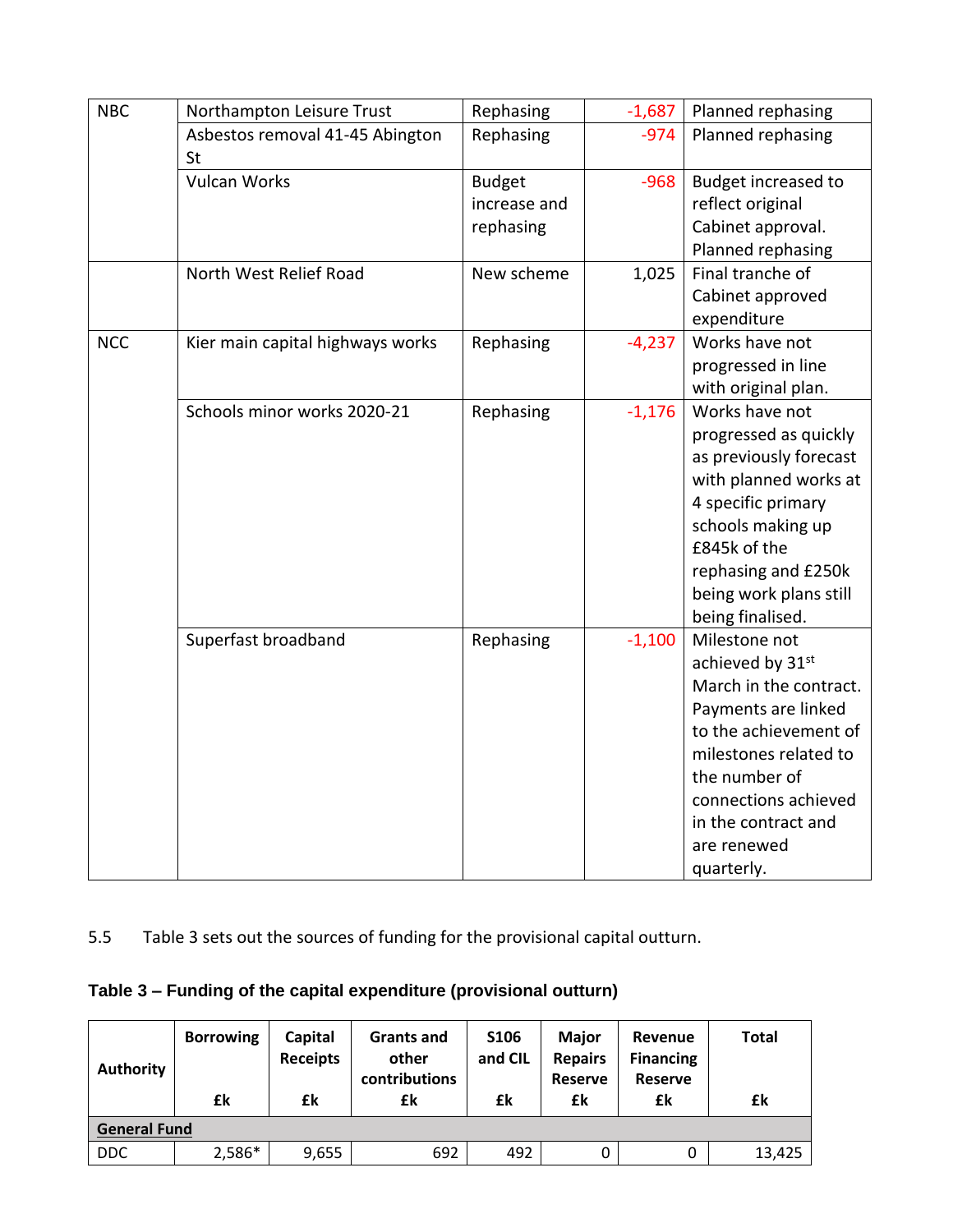| <b>NBC</b> | 8,196  | 811   | 3,316  | 1,659  |        | 0     | 13,982 |
|------------|--------|-------|--------|--------|--------|-------|--------|
| SNC        |        | 1,685 | 868    | 228    |        |       | 2,781  |
| <b>NCC</b> | 6,901  | 887   | 46,000 | 10,500 |        |       | 64,288 |
| <b>HRA</b> |        |       |        |        |        |       |        |
| <b>NBC</b> | 21,856 | 5,565 | 1,800  | U      | 13,209 | 6,115 | 48,545 |

\*Internal borrowing was funding taken from the Strategic Infrastructure Fund revenue earmarked reserve. This will be repaid when the s.106 and CIL for the Leisure Centre come in to reimburse that reserve.

- 5.6 The General Fund expenditure rephasing / carry forwards are shown in appendix A.
- 5.7 The HRA rephasing / carry forwards are shown in appendix B.

#### **6. Revised General Fund Capital Programme 2021-2025**

6.1 The full updated General Fund capital programme is shown in Appendix C. The revised capital programme includes carry forwards due to scheme rephasing, new funding announcements and scheme cost changes from legacy authorities.

#### **Table 4 – Changes to the approved GF capital programme (Feb 21)**

| <b>West Northants GF Capital Budget</b>                           | 2021-22 | 2022-23 | 2023-24 | 2024-25 | <b>Total</b> |
|-------------------------------------------------------------------|---------|---------|---------|---------|--------------|
|                                                                   | £k      | £k      | £k      | £k      | £k           |
| Approved Budget 2021-22                                           | 52,256  | 21,815  | 6,630   | 3,522   | 84,223       |
| New scheme approvals                                              | 23,659  | 27,659  | 2,262   | 3,865   | 57,445       |
| Changes to existing scheme budgets<br>approved by legacy councils | 526     | $-333$  | $-170$  | 246     | 269          |
| Scheme rephasing                                                  | 25,483  | 0       | 0       | 0       | 25,483       |
| <b>Total</b>                                                      | 101,924 | 49.141  | 8,722   | 7,633   | 167,420      |
| Movement from February 2021<br>capital programme                  | 49,668  | 27,326  | 2,092   | 4,111   | 83,197       |

#### **Table 5 – Revised WNC General Fund capital programme by Directorate.**

| <b>Revised WN Capital Programme</b><br>as at July 21 | Approved<br>Capital<br>Programme as<br>at Feb 2021 | <b>New</b><br>scheme<br>approvals | <b>Changes to</b><br>existing<br>scheme<br>budgets<br>approved by<br>legacy<br>councils | <b>Rephasing</b> | <b>Total</b><br>2021-22<br>to 2024-<br>25 |
|------------------------------------------------------|----------------------------------------------------|-----------------------------------|-----------------------------------------------------------------------------------------|------------------|-------------------------------------------|
|                                                      | £k                                                 | £k                                | £k                                                                                      | £k               | £k                                        |
| Adults, Communities and                              |                                                    |                                   |                                                                                         |                  |                                           |
| Wellbeing                                            | 13,754                                             | 254                               | $-747$                                                                                  | 4,969            | 18,230                                    |
| <b>Children's Service</b>                            | 14,740                                             | 5,779                             | 1,762                                                                                   | 565              | 22,846                                    |
| Corporate                                            | 1,380                                              | 0                                 | 641                                                                                     | 715              | 2,736                                     |
| Finance                                              | 568                                                | 0                                 | 0                                                                                       | 164              | 732                                       |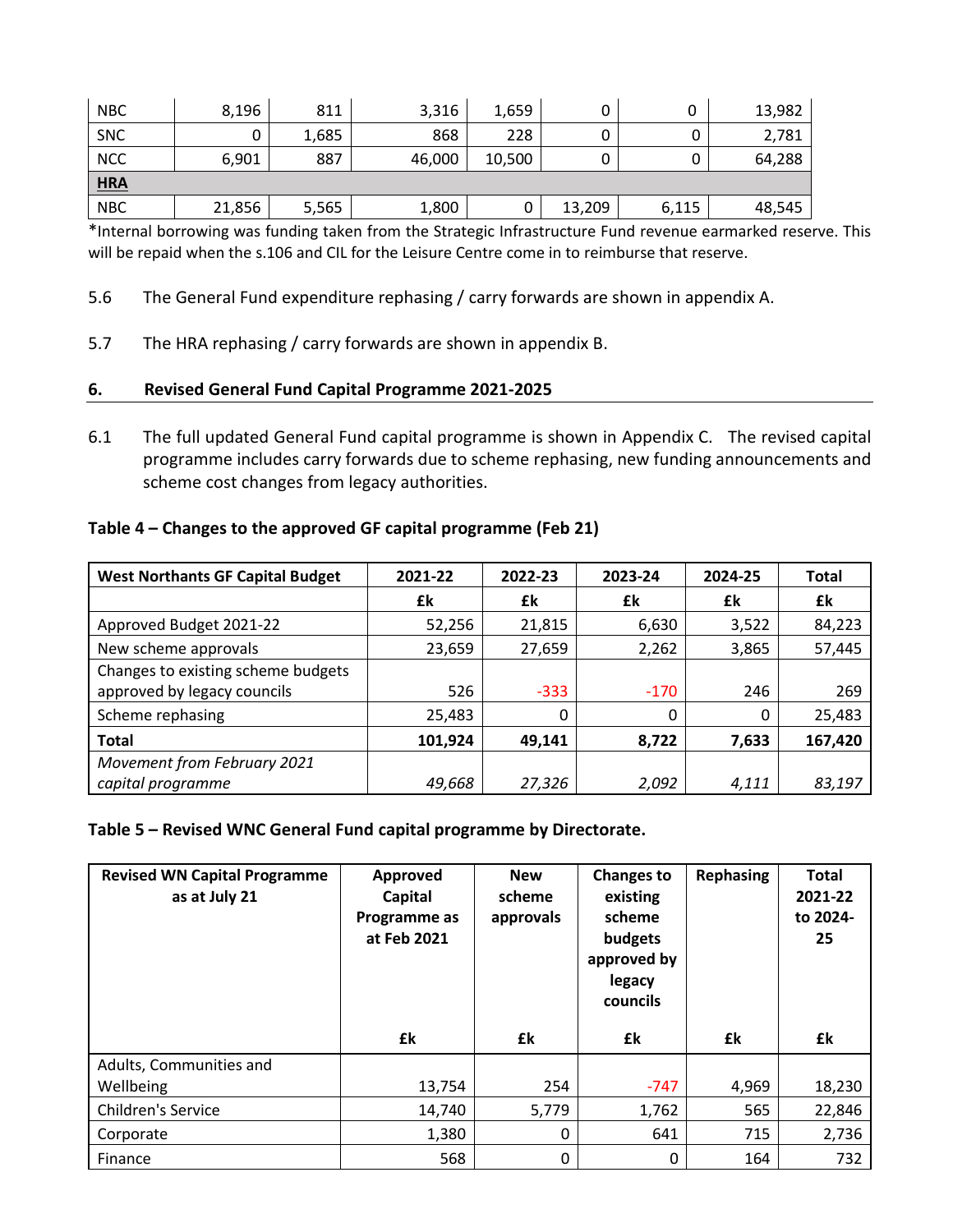| <b>Place</b> | 53,781 | 31,565 | 18,460 | 19,070 | 122,876 |
|--------------|--------|--------|--------|--------|---------|
| Total        | 84,223 | 37,598 | 20,116 | 25,483 | 167,420 |

#### **Table 6 – Funding for the revised WNC capital programme (General Fund).**

| <b>WN Revised Capital Financing</b>   | 2021-22 | 2022-23 | 2023-24 | 2024-25 | <b>Total</b> |
|---------------------------------------|---------|---------|---------|---------|--------------|
|                                       | £k      | £k      | £k      | £k      | £k           |
| Capital receipts                      | 4,707   | 146     | 115     | 85      | 5,053        |
| <b>Prudential Borrowing</b>           | 22,281  | 2,933   | 2,406   | 0       | 27,620       |
| <b>Internal Borrowing</b>             | 2,364   | 727     | 667     | 684     | 4,442        |
| S106**                                | 29,670  | 14,563  | 869     | 110     | 45,212       |
| Community Infrastructure Levy (CIL)** | 3,487   | 100     | 100     | 0       | 3,687        |
| <b>Grant Funding</b>                  | 38,340  | 30,444  | 4,465   | 6,654   | 79,905       |
| <b>Funded from Reserve</b>            | 119     | 0       | 0       | 0       | 119          |
| <b>Revenue Funding</b>                | 411     | 128     | 0       | 0       | 539          |
| <b>External Funding</b>               | 545     | 100     | 100     | 100     | 845          |
| <b>Total Funding</b>                  | 101,924 | 49,141  | 8,722   | 7,633   | 167,420      |

\*\* Some of the s.106 and CIL funding will be received several years after the completion of the project in some cases. Those schemes will be forward funded with Discretionary funding, which will be repaid when the relevant CIL and s.106 are received. The funding table shows the eventual funding source for these, rather than the forward funding. The two main schemes to which this applies are the Northampton North West Relief Road, and the A45 Daventry Development Link.

#### New General Fund Capital Scheme Approvals

- 6.2 Table 5 shows £37.6m of new schemes added to the programme since the WNC General Fund capital budget was set in February 2021. This figure is comprised of new approvals made by legacy authorities between February 2021 and 31 March 2021 and new schemes approved by West Northamptonshire after 1 April 2021
- 6.3 There are four new schemes which have been added to the capital programme since 1 April 2021. These schemes have been approved in accordance with the WNC capital approval process.

# **Table 7 - Additions to the General Fund capital programme since 1st April 2021.**

| <b>Scheme</b>                                                                                                   |       | 2021-22<br>£K | 2022-23<br>£k | 2023-24<br>£k | 2024-25<br>onwards<br>£k | <b>Total</b><br>£k | <b>Funding</b><br><b>Source</b> |
|-----------------------------------------------------------------------------------------------------------------|-------|---------------|---------------|---------------|--------------------------|--------------------|---------------------------------|
| Northampton Market<br>Square.<br>Redevelopment of the<br>square including the<br>creation of an event<br>space. | Place | 822           | 6,742         | 864           | 0                        | 8,428              | Grant                           |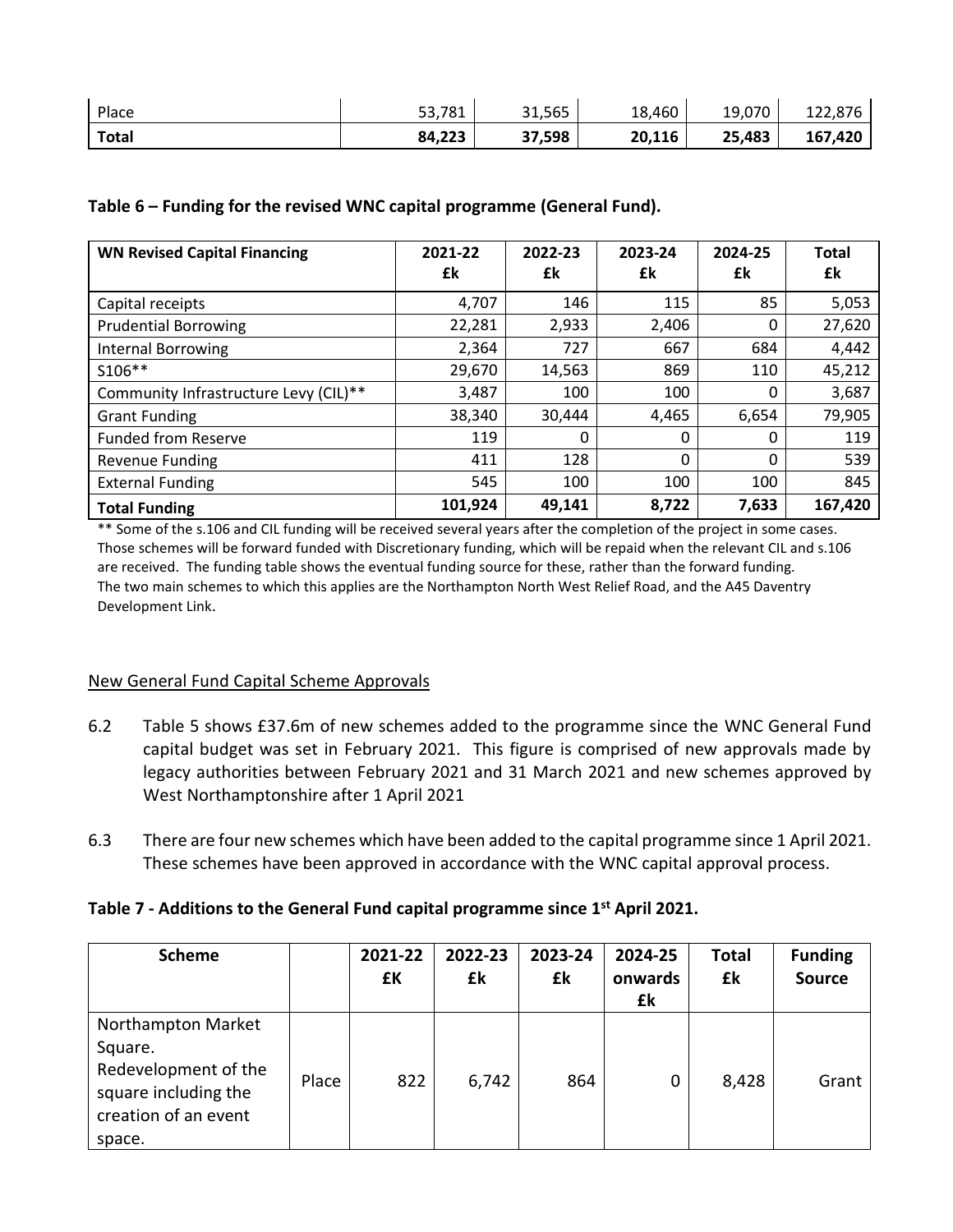| <b>Holistic Flood</b><br>Resilience.<br>Delivery of a series of<br>interventions and<br>Place<br>334<br>805<br>3,865<br>6,202<br>1,198<br>measures to improve<br>holistic flood resilience<br>from multiple sources.<br>North West Relief Road.<br>The final aspects<br>relating to the NWRR<br>were approved by<br>Place<br>20,000<br>20,000<br>Cabinet in June 2021.<br>The additional funding<br>requirement will be met<br>by grant. | 24 Guildhall Road,<br>Northampton.<br>Addition to existing<br>programme to carry out<br>renovation works to<br>create artist studios and<br>art gallery.<br>The total budget<br>£1,560k (includes £385k<br>in 20-21, some of which<br>will carry forward into<br>the current year) | Place | 1,175 | $\mathbf{0}$ | $\Omega$ | 0 | 1,175 | Grant |
|------------------------------------------------------------------------------------------------------------------------------------------------------------------------------------------------------------------------------------------------------------------------------------------------------------------------------------------------------------------------------------------------------------------------------------------|------------------------------------------------------------------------------------------------------------------------------------------------------------------------------------------------------------------------------------------------------------------------------------|-------|-------|--------------|----------|---|-------|-------|
|                                                                                                                                                                                                                                                                                                                                                                                                                                          | Northamptonshire                                                                                                                                                                                                                                                                   |       |       |              |          |   |       | Grant |
| 2,331<br>27,547<br>2,062<br>3,865<br>35,805<br><b>Total</b>                                                                                                                                                                                                                                                                                                                                                                              |                                                                                                                                                                                                                                                                                    |       |       |              |          |   |       | Grant |

# Additional General Fund Capital Schemes

- 6.4 There is one additional scheme which is currently going through the approval process but have yet to receive final approval from Cabinet / Council.
	- Northamptonshire Libraries Management System
		- o Joint scheme with North Northamptonshire to upgrade the library management system to ensure a robust, efficient and up to date system which complies with GDPR.
		- o Total value of the scheme is £203k.
		- o A separate report on the scheme will be presented to Cabinet at the September meeting.

# **7. Revised 2021-25 Housing Revenue Account Capital Programme**

7.1 The full HRA capital programme is shown in Appendix D. As highlighted above it includes rephasing carry forwards schemes from the last financial year.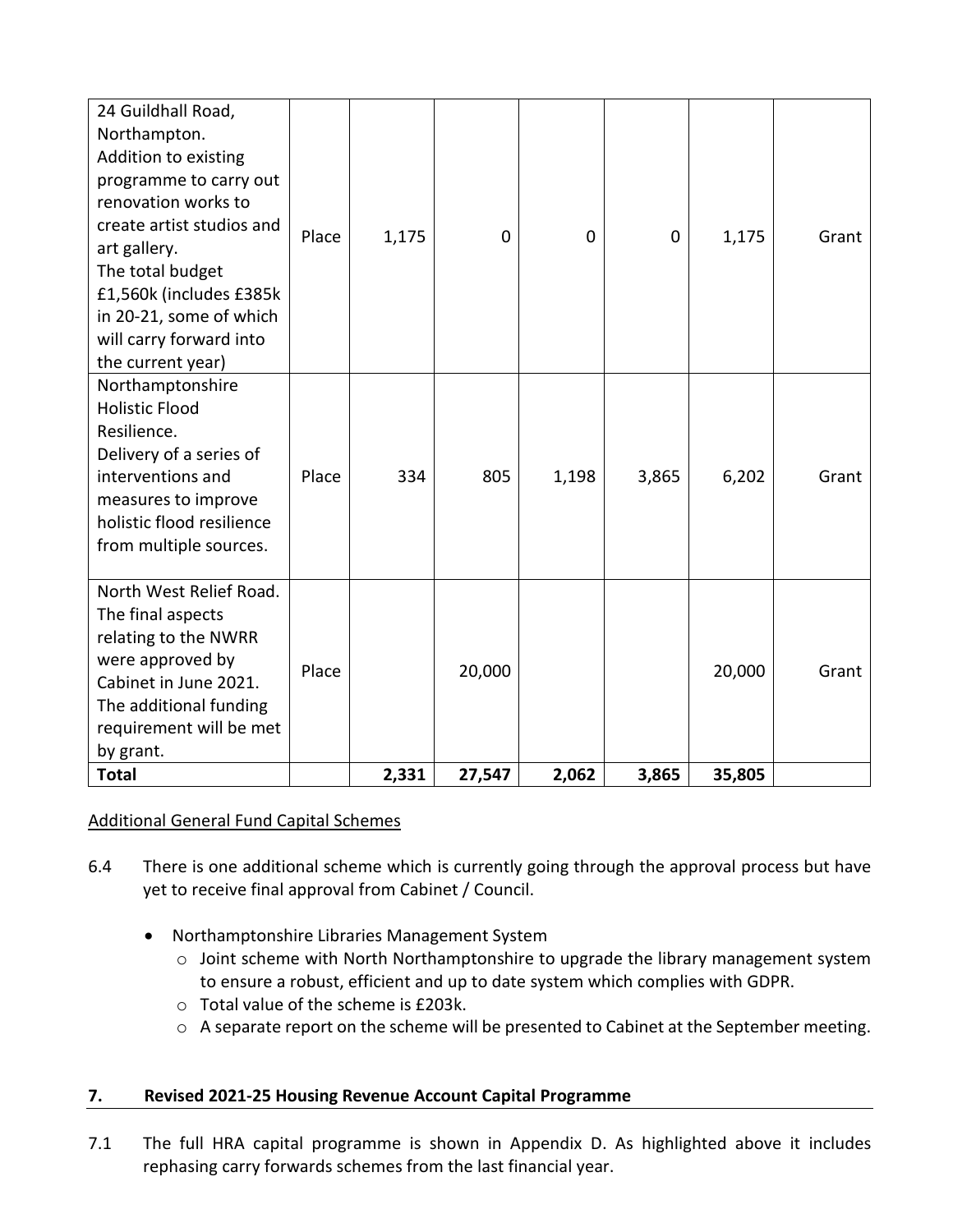|                               | <b>Approved</b><br>capital<br>programme<br>2021-22 to<br>2024-25 as<br>at Feb 2021 | <b>New</b><br>scheme<br>approvals<br>deletions | <b>Changes to</b><br>existing<br>scheme<br>budgets<br>approved<br>by legacy<br>councils | <b>Approve</b><br>d Vire-<br>ments | Re-<br>phasing | <b>Total</b><br>2021-22<br>to 2024-<br>25 |
|-------------------------------|------------------------------------------------------------------------------------|------------------------------------------------|-----------------------------------------------------------------------------------------|------------------------------------|----------------|-------------------------------------------|
|                               | £k                                                                                 | £k                                             | £k                                                                                      | £k                                 | £k             | £k                                        |
| <b>External Improvements</b>  | 47,000                                                                             |                                                | 3,000                                                                                   | 150                                | 2,610          | 52,760                                    |
| <b>Internal Works</b>         | 11,800                                                                             |                                                |                                                                                         | $-450$                             | $-299$         | 11,051                                    |
| <b>Structural Works &amp;</b> |                                                                                    |                                                |                                                                                         |                                    |                |                                           |
| Compliance                    | 1,800                                                                              |                                                |                                                                                         |                                    | 29             | 1,829                                     |
| <b>Disabled Adaptations</b>   | 2,600                                                                              |                                                |                                                                                         | 300                                | $-521$         | 2,379                                     |
| Environmental                 |                                                                                    |                                                |                                                                                         |                                    |                |                                           |
| Improvements                  | 12,000                                                                             |                                                |                                                                                         |                                    | $-1,748$       | 10,252                                    |
| IT Development                | 1,096                                                                              |                                                |                                                                                         |                                    | 56             | 1,152                                     |
| New Build Programme /         |                                                                                    |                                                |                                                                                         |                                    |                |                                           |
| Major Projects                | 132,589                                                                            | $-9,325$                                       |                                                                                         |                                    | 32,137         | 155,401                                   |
| <b>Buyback and Spot</b>       |                                                                                    |                                                |                                                                                         |                                    |                |                                           |
| Purchases                     | 10,000                                                                             |                                                |                                                                                         |                                    | 1,518          | 11,518                                    |
| <b>Next Steps</b>             |                                                                                    |                                                |                                                                                         |                                    |                |                                           |
| Accommodation                 |                                                                                    |                                                |                                                                                         |                                    |                |                                           |
| Programme (NSAP)              |                                                                                    | $-1,442$                                       |                                                                                         |                                    | 1,725          | 283                                       |
| <b>Total</b>                  | 218,885                                                                            | $-10,767$                                      | 3,000                                                                                   | $\mathbf 0$                        | 35,507         | 246,625                                   |

# **Table 8 – Changes to the approved HRA capital programme 2021-22 to 2024-25**

# **Table 9 – Summary revised WNC HRA capital programme**

| <b>Revised capital</b><br>programme summary | 2021-22<br>£k | 2022-23<br>£k | 2023-24<br>£k | 2024-25<br>£k | <b>Total</b><br>£k |
|---------------------------------------------|---------------|---------------|---------------|---------------|--------------------|
| <b>External Improvements</b>                | 18,808        | 12,150        | 12,102        | 9,700         | 52,760             |
| <b>Internal Works</b>                       | 2,300         | 2,250         | 2,250         | 4,251         | 11,051             |
| <b>Structural Works &amp;</b><br>Compliance | 479           | 450           | 450           | 450           | 1,829              |
| <b>Disabled Adaptations</b>                 | 429           | 650           | 650           | 650           | 2,379              |
| Environmental<br>Improvements               | 2,752         | 1,500         | 3,000         | 3,000         | 10,252             |
| IT Development                              | 332           | 315           | 260           | 245           | 1,152              |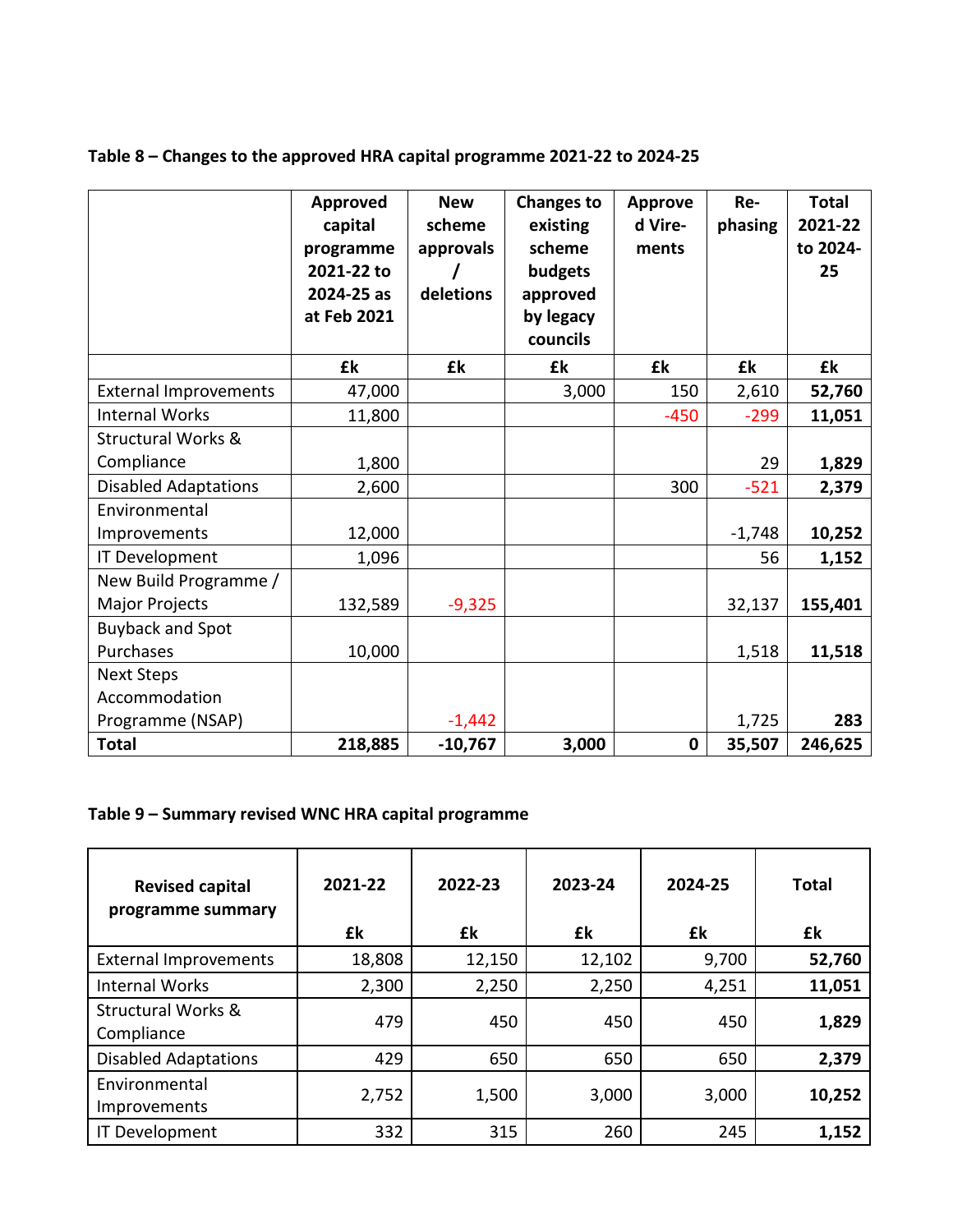| New Build<br>Programme/Major<br>Projects               | 34,725 | 58,433 | 41,343 | 20,900 | 155,401 |
|--------------------------------------------------------|--------|--------|--------|--------|---------|
| <b>Buyback and Spot</b><br>Purchases                   | 10,018 | 500    | 500    | 500    | 11,518  |
| <b>Next Steps</b><br>Accommodation<br>Programme (NSAP) | 283    | 0      | Ω      | 0      | 283     |
| <b>Total</b>                                           | 70,126 | 76,248 | 60,555 | 39,695 | 246,625 |

**Table 10 – Funding for the revised WNC HRA capital programme.**

|                                       | 2021-22 | 2022-23 | 2023-24 | 2024-25 | <b>Total</b> |
|---------------------------------------|---------|---------|---------|---------|--------------|
|                                       | £k      | £k      | £k      | £k      | £k           |
| Major Repairs Reserve/Depreciation    | 18,588  | 14,850  | 14,802  | 14,401  | 62,641       |
| Capital Receipts - RTB (excl 1-4-1)   | 2,912   | 2,912   | 2,912   | 2,912   | 11,648       |
| Capital Receipts - RTB 1-4-1 Receipts | 6,270   | 6,050   | 3,640   | 3,640   | 19,600       |
| Capital Receipts - Grant Funding      | 16,022  | 1,992   | 3,787   | 3,787   | 25,588       |
| Revenue/Earmarked Reserve             | 642     | 3,217   | 5,408   | 9,657   | 18,924       |
| Borrowing / CFR                       | 25,692  | 47,227  | 30,006  | 5,299   | 108,224      |
| <b>Total Funding</b>                  | 70,126  | 76,248  | 60,555  | 39,695  | 246,625      |

# **8. Implications (including financial implications)**

#### 8.1 **Resources and Financial**

 This report informs Cabinet of the provisional capital outturn position 2020-21 for all legacy West Northamptonshire authorities, for both the general fund and HRA. Carry forwards and sources of funding have been identified and will transfer from legacy authorities. The latest capital programme outlined in this report is fully funded, either through borrowing, internal resources or external funding arrangements. Ongoing expenditure relating to these projects will be robustly challenged and monitored by Finance and the Capital and Assets Board.

#### 8.2 **Legal**

There are no legal implications arising from the proposals.

# 8.3 **Risk**

• There are a number of processes in place to robustly challenge new schemes and progress for existing schemes such as through ELT, CAB and in reports to Cabinet. Where required, completed projects will be subject to a 'lessons learned' exercise. Funding for all capital